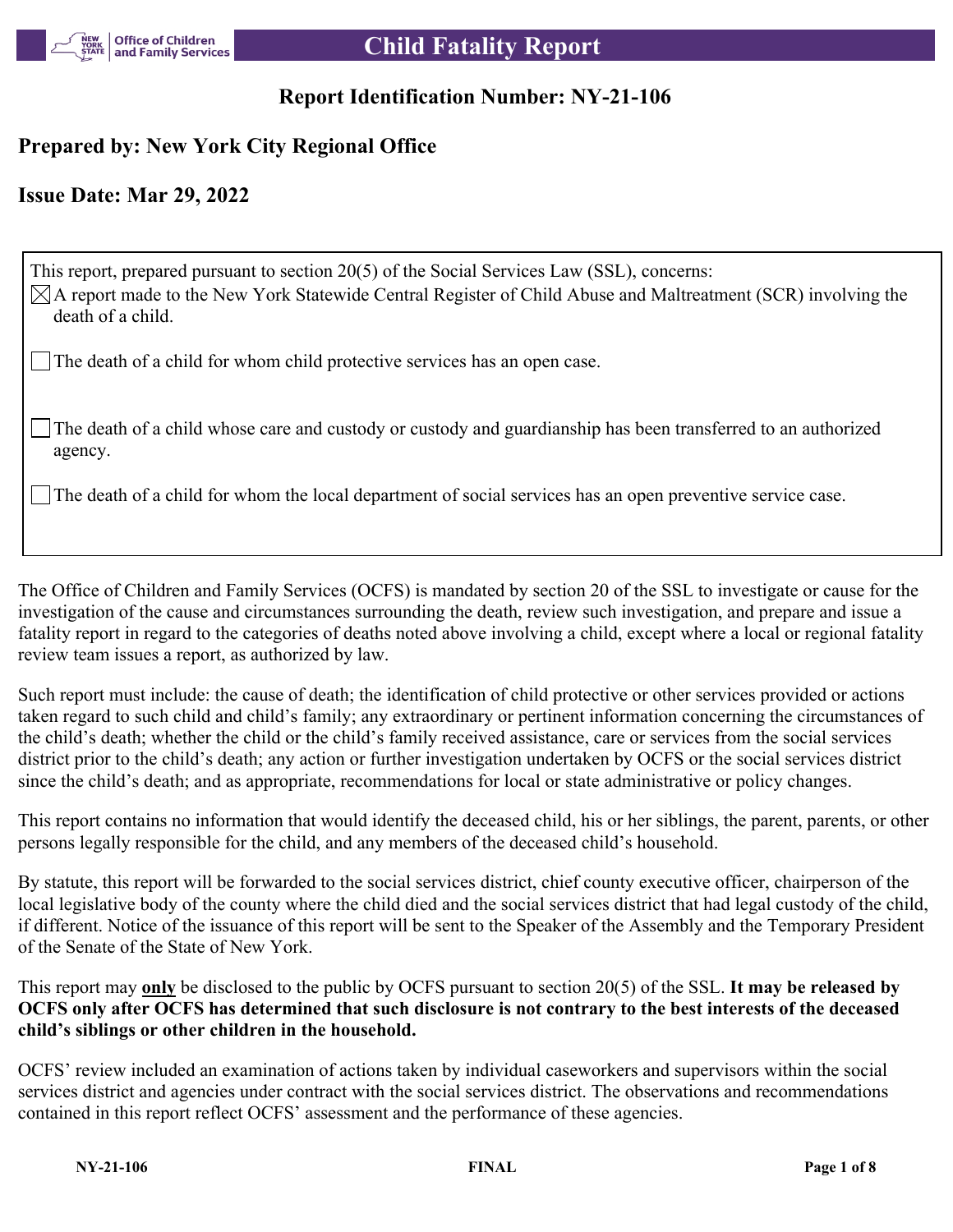

# **Abbreviations**

|                                                      | <b>Relationships</b>                                                  |                                       |
|------------------------------------------------------|-----------------------------------------------------------------------|---------------------------------------|
| <b>BM-Biological Mother</b>                          | <b>SM-Subject Mother</b>                                              | SC-Subject Child                      |
| <b>BF-Biological Father</b>                          | SF-Subject Father                                                     | OC-Other Child                        |
| MGM-Maternal Grand Mother                            | <b>MGF-Maternal Grand Father</b>                                      | FF-Foster Father                      |
| PGM-Paternal Grand Mother                            | PGF-Paternal Grand Father                                             | DCP-Day Care Provider                 |
| MGGM-Maternal Great Grand Mother                     | MGGF-Maternal Great Grand Father                                      | PGGF-Paternal Great Grand Father      |
| PGGM-Paternal Great Grand Mother                     | MA/MU-Maternal Aunt/Maternal Uncle PA/PU-Paternal Aunt/Paternal Uncle |                                       |
| <b>FM-Foster Mother</b>                              | <b>SS-Surviving Sibling</b>                                           | <b>PS-Parent Sub</b>                  |
| CH/CHN-Child/Children                                | <b>OA-Other Adult</b>                                                 |                                       |
|                                                      | Contacts                                                              |                                       |
| <b>LE-Law Enforcement</b>                            | <b>CW-Case Worker</b>                                                 | CP-Case Planner                       |
| Dr.-Doctor                                           | ME-Medical Examiner                                                   | <b>EMS-Emergency Medical Services</b> |
| DC-Day Care                                          | FD-Fire Department                                                    | <b>BM-Biological Mother</b>           |
| <b>CPS-Child Protective Services</b>                 |                                                                       |                                       |
|                                                      | <b>Allegations</b>                                                    |                                       |
| <b>FX-Fractures</b>                                  | <b>II-Internal Injuries</b>                                           | L/B/W-Lacerations/Bruises/Welts       |
| S/D/S-Swelling/Dislocation/Sprains                   | C/T/S-Choking/Twisting/Shaking                                        | B/S-Burns/Scalding                    |
| P/Nx-Poisoning/ Noxious Substance                    | <b>XCP-Excessive Corporal Punishment</b>                              | PD/AM-Parent's Drug Alcohol Misuse    |
| CD/A-Child's Drug/Alcohol Use                        | <b>LMC-Lack of Medical Care</b>                                       | <b>EdN-Educational Neglect</b>        |
| <b>EN-Emotional Neglect</b>                          | <b>SA-Sexual Abuse</b>                                                | M/FTTH-Malnutrition/Failure-to-thrive |
| IF/C/S-Inadequate Food/ Clothing/<br>Shelter         | <b>IG-Inadequate Guardianship</b>                                     | LS-Lack of Supervision                |
| Ab-Abandonment                                       | OTH/COI-Other                                                         |                                       |
|                                                      | <b>Miscellaneous</b>                                                  |                                       |
| <b>IND-Indicated</b>                                 | UNF-Unfounded                                                         | SO-Sexual Offender                    |
| Sub-Substantiated                                    | Unsub-Unsubstantiated                                                 | <b>DV-Domestic Violence</b>           |
| LDSS-Local Department of Social                      | <b>ACS-Administration for Children's</b>                              | NYPD-New York City Police             |
| Service                                              | Services                                                              | Department                            |
| PPRS-Purchased Preventive<br>Rehabilitative Services | TANF-Temporary Assistance to Needy<br>Families                        | FC-Foster Care                        |
| MH-Mental Health                                     | <b>ER-Emergency Room</b>                                              | <b>COS-Court Ordered Services</b>     |
| <b>OP-Order of Protection</b>                        | <b>RAP-Risk Assessment Profile</b>                                    | FASP-Family Assessment Plan           |
| <b>FAR-Family Assessment Response</b>                | Hx-History                                                            | Tx-Treatment                          |
| <b>CAC-Child Advocacy Center</b>                     | PIP-Program Improvement Plan                                          | yo-year(s) old                        |
| <b>CPR-Cardiopulmonary Resuscitation</b>             | ASTO-Allowing Sex Abuse to Occur                                      |                                       |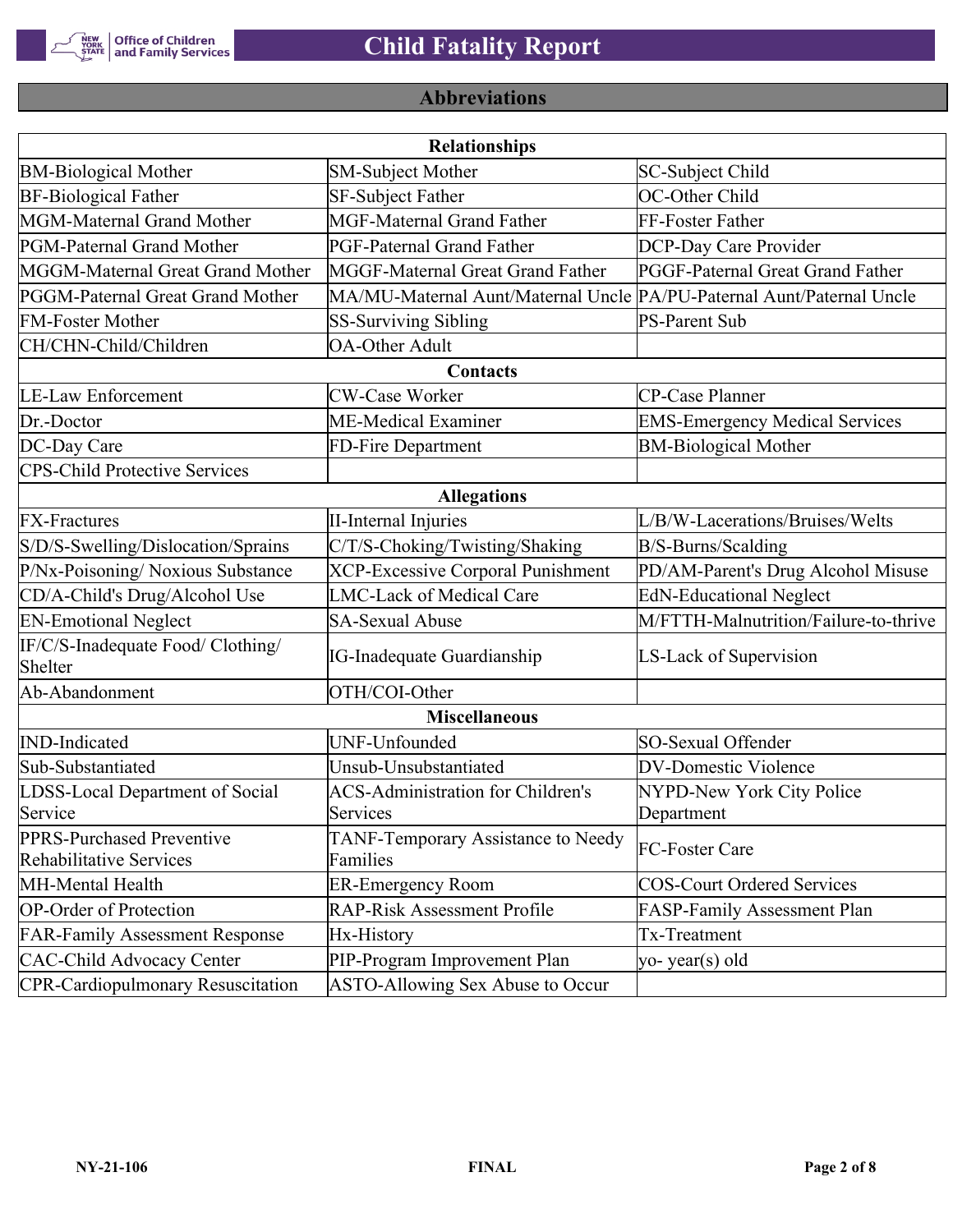

## **Case Information**

**Report Type:** Child Deceased **Jurisdiction:** Queens **Date of Death:** 10/05/2021

**Age:** 2 year(s) **Gender:** Female **Initial Date OCFS Notified:** 10/05/2021

**Presenting Information**

The SCR report alleged that at an unspecified time in the morning of 10/5/21, the mother awoke and found the child bluish purple in color, cold, and face up on the mother's bed. The mother called 911 at 9:54AM. The child was transported to the hospital where she was pronounced dead. The child was an otherwise healthy child and the mother did not have any explanation for the child's death.

#### **Executive Summary**

This fatality report concerns the death of a two-year-old female subject child (SC) that occurred on 10/5/2021 while in her mother's care. At the time of writing this report, the autopsy report was pending further tests; however, the ME's preliminary findings did not reveal any trauma to the SC.

At the time of the fatality, the mother and the SC resided with the grand-maternal uncle and his wife. The father resided outside of the country; however, the mother had ongoing contact with him. The parents did not have any other children.

On 10/5/2021, ACS received the report and commenced the CPS fatality investigation within the mandated timeframe. ACS' case documentation reflected on 9/28/21, the SC had flu-like symptoms. The mother took the SC to the doctor. The doctor informed the BM that the SC had a cold and advised the mother to give the SC over the counter medication if the SC became more irritable. The SC was fine after the doctor's visit. On 10/4/21, the SC developed a cough with phlegm. The mother gave the SC soup and rubbed the SC's chest with Vicks vapor rub ointment and then put her to sleep on the mother's twin-size bed. At 10:30PM, the mother left the home for work and the SC was supervised by the grand-maternal uncle and his wife. At about 1:50AM, the mother returned home from work and observed the SC alive. At 9:50AM on 10/5/21, the mother found the SC unresponsive in bed, sleeping on her stomach. The mother tried to wake the SC, but was unable to. The mother then called 911. EMS responded to the home and transported the SC to the hospital where medical staff declared her dead on arrival.

ACS contacted the medical providers, DC provider, LE, ME, family, friends, neighbors and other key collaterals regarding the cause and circumstances of the SC's death. The medical providers, the DC provider, friends, and family members did not report any concerns about the mother's parenting. The mother and several family members denied the SC displayed any concerning behavior prior to her death. The hospital staff and the ME denied the SC had any marks or bruises on her body. LE did not suspect any criminality and closed the criminal investigation.

On 1/24/2022, ACS unsubstantiated the allegations of the report due to lack of credible evidence. Although the autopsy report was pending, the ME and hospital staff denied any trauma to the SC. LE did not suspect any criminality and did not make any arrest. Additionally, collaterals contacted by ACS did not report any concerns regarding the BM's parenting.

ACS contacted the BF after his arrival into the United States. He reported a great relationship with the BM. ACS provided the parents with referrals for bereavement counseling services. ACS provided the family with a working smoke detector. ACS utilized language services to interview the grand-maternal uncle's wife and the father who had limited proficiency in English language.

# **Findings Related to the CPS Investigation of the Fatality**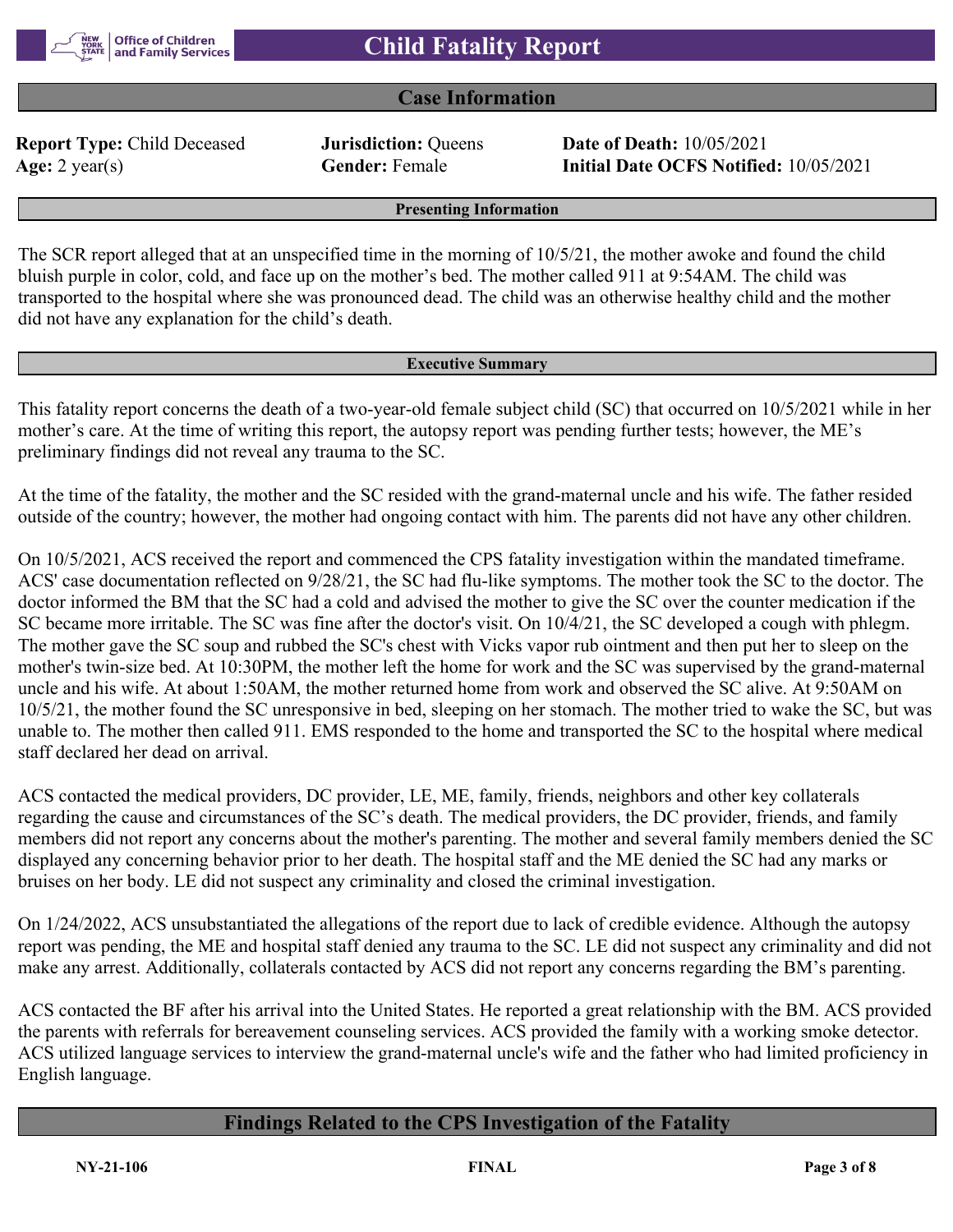

**Safety Assessment:**

| $\bullet$ | Was sufficient information gathered to make the decision recorded on<br>the:                                                                                |                                                                              |
|-----------|-------------------------------------------------------------------------------------------------------------------------------------------------------------|------------------------------------------------------------------------------|
|           | Safety assessment due at the time of determination?<br>$\circ$                                                                                              | Yes                                                                          |
|           | <b>Determination:</b>                                                                                                                                       |                                                                              |
| $\bullet$ | Was sufficient information gathered to make determination(s) for all<br>allegations as well as any others identified in the course of the<br>investigation? | Yes, sufficient information was<br>gathered to determine all<br>allegations. |
| ٠         | Was the determination made by the district to unfound or indicate<br>appropriate?                                                                           | Yes                                                                          |
|           | Was the decision to close the case appropriate?                                                                                                             | Yes                                                                          |
|           | Was casework activity commensurate with appropriate and relevant statutory Yes<br>or regulatory requirements?                                               |                                                                              |
|           | Was there sufficient documentation of supervisory consultation?                                                                                             | Yes, the case record has detail of the<br>consultation.                      |

## **Explain:**

ACS's decision to close the case was appropriate. There were no surviving siblings or any other children in the home.

## **Required Actions Related to the Fatality**

Are there Required Actions related to the compliance issue(s)?  $\Box$  Yes  $\Box$  No

# **Fatality-Related Information and Investigative Activities**

| <b>Incident Information</b>               |                                                                        |                               |  |  |  |
|-------------------------------------------|------------------------------------------------------------------------|-------------------------------|--|--|--|
| <b>Date of Death: 10/05/2021</b>          |                                                                        | <b>Time of Death: Unknown</b> |  |  |  |
|                                           | Time of fatal incident, if different than time of death:               | 09:50 AM                      |  |  |  |
| County where fatality incident occurred:  |                                                                        | Queens                        |  |  |  |
| Was 911 or local emergency number called? |                                                                        | Yes                           |  |  |  |
| <b>Time of Call:</b>                      |                                                                        | 09:54 AM                      |  |  |  |
| Did EMS respond to the scene?             |                                                                        | Yes                           |  |  |  |
|                                           | At time of incident leading to death, had child used alcohol or drugs? | N <sub>o</sub>                |  |  |  |
| Child's activity at time of incident:     |                                                                        |                               |  |  |  |
| $\boxtimes$ Sleeping                      | Working                                                                | Driving / Vehicle occupant    |  |  |  |
| Playing                                   | Eating                                                                 | Unknown                       |  |  |  |
| Other                                     |                                                                        |                               |  |  |  |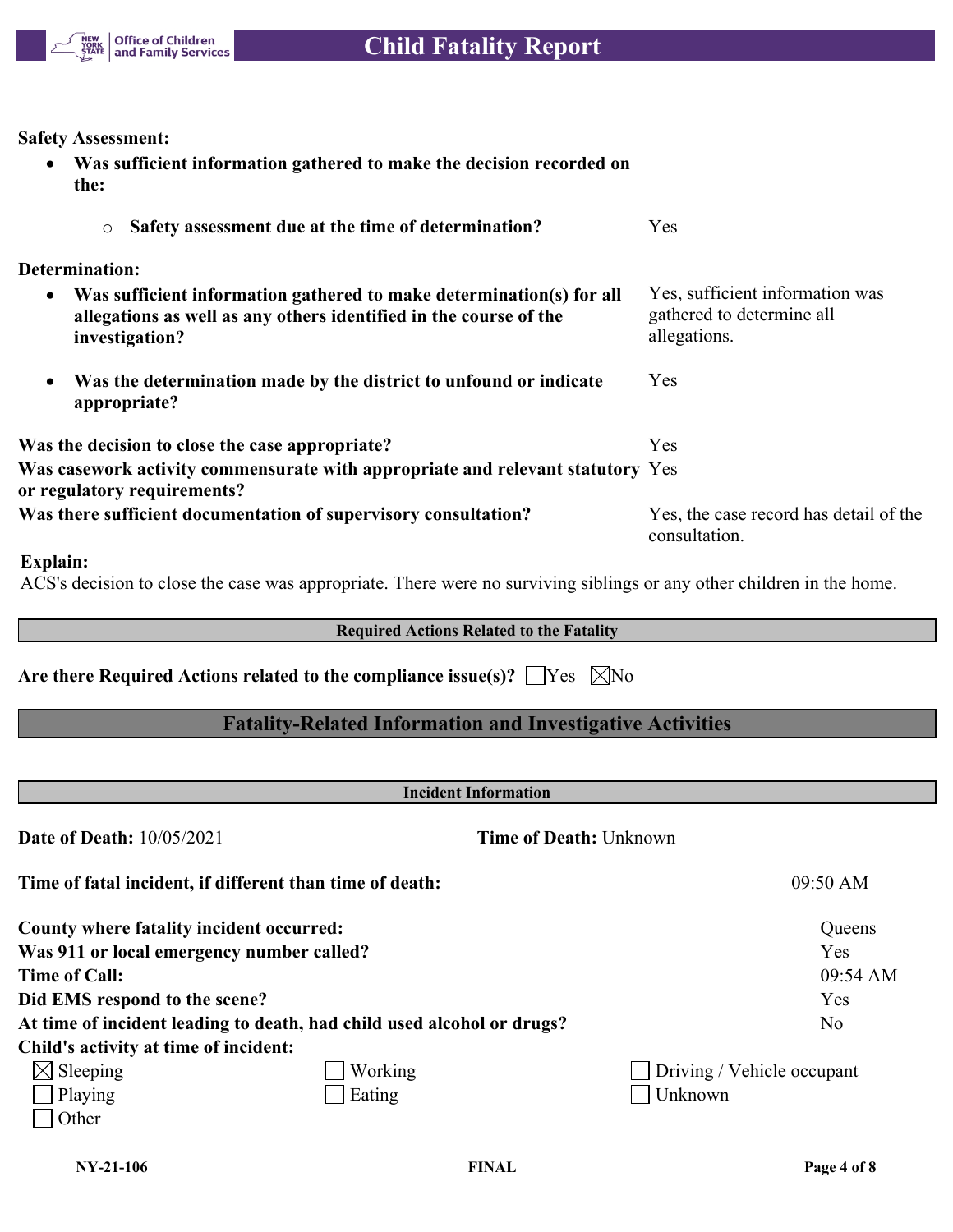

| Did child have supervision at time of incident leading to death? Yes |  |
|----------------------------------------------------------------------|--|
|----------------------------------------------------------------------|--|

**At time of incident was supervisor impaired?** Not impaired.

**At time of incident supervisor was:**

Distracted Absent

Asleep  $\boxtimes$  Other: **Not Applicable** 

**Total number of deaths at incident event:**

**Children ages 0-18:** 1

**Adults:** 0

## **Household Composition at time of Fatality**

| Household                  | Relationship   | Role                | <b>Gender</b> | Age                    |
|----------------------------|----------------|---------------------|---------------|------------------------|
| Deceased Child's Household | Aunt/Uncle     | No Role             | Female        | $29$ Year(s)           |
| Deceased Child's Household | Aunt/Uncle     | No Role             | Male          | $38$ Year(s)           |
| Deceased Child's Household | Deceased Child | Alleged Victim      | Female        | $2$ Year(s)            |
| Deceased Child's Household | Mother         | Alleged Perpetrator | Female        | $ 22 \text{ Year}(s) $ |
| Other Household 1          | Father         | No Role             | Male          | $33$ Year(s)           |

### **LDSS Response**

Upon receipt of the report, ACS contacted law enforcement (LE) and other collaterals. LE did not suspect any criminality pending the autopsy and did not report any concerns for the home.

On 10/5/2021, ACS interviewed the mother at the case address. The mother's statement was consistent with the SC experiencing flu-like symptoms on 9/28/21. The mother took the SC to the doctor and was advised to give the SC over the counter medication for cold. The SC was fine after the visit to the doctor. On 10/4/21, the SC developed a "wet cough." The mother gave the SC soup and rubbed the SC with Vicks vapor rub ointment and sent her to bed. The following morning, the mother found the SC purplish blue, and her body was stiff. The mother contacted 911 and the SC was pronounced dead. The mother denied the SC displayed any odd behavior prior to her death.

On 10/5/2021, the GMU, his wife, the BM's friends, and neighbors did not report any concern regarding the care the mother gave to the SC. They described the mother as an amazing mother and a great parent. They reported the SC was very well cared for and always appeared neat and tidy.

On 10/5/2021, ACS contacted the ME and learned the autopsy had not been performed; however, there was no evidence of foul play. Two days later the ME stated the final cause and manner of death were pending further studies.

On 10/6/2021, LE reported there was no suspicions of criminality pending the autopsy report.

On 10/29/2021, the pediatrician reported that at the times the mother brought the child in for medical visits, the mother appeared to be very nurturing and involved with the SC. The SC was a well child and there were no concerns about the care she received.

On 11/30/2021, the daycare provider reported the mother was a very attentive parent. She always called throughout the day to check on the SC.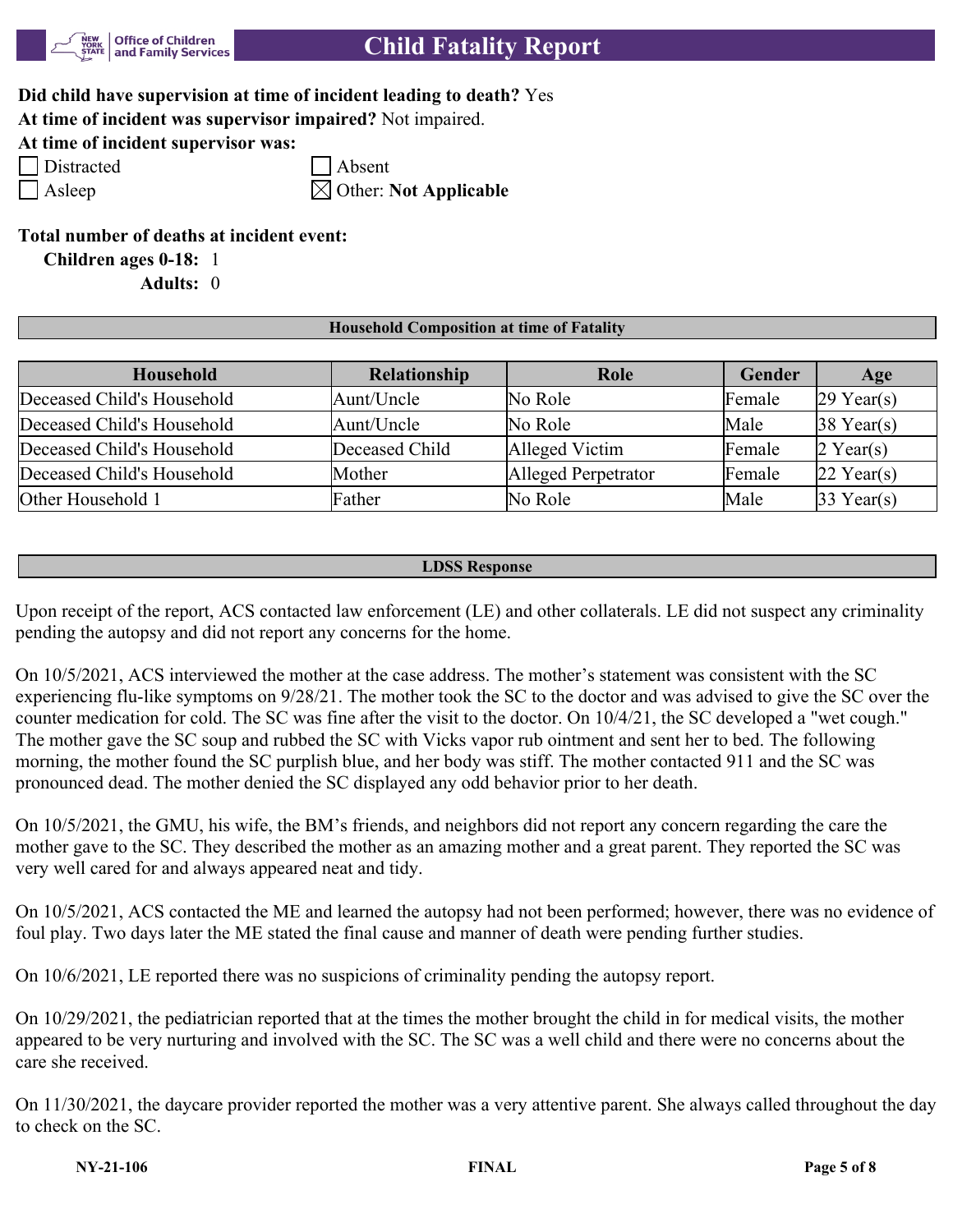

# **Child Fatality Report**

On 11/30/2021, LE reported that the criminal investigation was closed. There was no evidence of foul play and no criminality was suspected.

On 1/11/2022, ACS visited the family. The father reported he had a great relationship with the mother. The mother reported she was doing much better dealing with the death of the SC. ACS provided the parents with resources for grief counseling services. The parents accepted the referral.

On 1/24/2022, ACS UNSUB the allegations of the report.

**Official Manner and Cause of Death**

**Official Manner:** Pending **Primary Cause of Death:** Pending **Person Declaring Official Manner and Cause of Death:** Medical Examiner

#### **Multidisciplinary Investigation/Review**

## **Was the fatality investigation conducted by a Multidisciplinary Team (MDT)?**Yes

### **Was the fatality referred to an OCFS approved Child Fatality Review Team?**No

**Comments:** There is no OCFS approved Child Fatality Review Team in the New York City Region.

#### **SCR Fatality Report Summary**

| <b>Alleged Victim(s)</b>                         | <b>Alleged Perpetrator(s)</b>              | Allegation(s)              | <b>Allegation</b><br><b>Outcome</b> |
|--------------------------------------------------|--------------------------------------------|----------------------------|-------------------------------------|
| 059886 - Deceased Child, Female, 2<br><b>Yrs</b> | $ 059887$ - Mother, Female, 22<br>Year(s)  | DOA / Fatality             | Unsubstantiated                     |
| 059886 - Deceased Child, Female, 2<br><b>Yrs</b> | $ 059887 - Mother$ , Female, 22<br>Year(s) | Inadequate<br>Guardianship | Unsubstantiated                     |

#### **CPS Fatality Casework/Investigative Activities**

|                                                                                                                                                                           | Yes         | $\bf No$ | N/A         | <b>Unable to</b><br><b>Determine</b> |
|---------------------------------------------------------------------------------------------------------------------------------------------------------------------------|-------------|----------|-------------|--------------------------------------|
| All children observed?                                                                                                                                                    |             |          | $\times$    |                                      |
| When appropriate, children were interviewed?                                                                                                                              |             |          | $\boxtimes$ |                                      |
| Alleged subject(s) interviewed face-to-face?                                                                                                                              | $\times$    |          |             |                                      |
| All 'other persons named' interviewed face-to-face?                                                                                                                       |             |          | $\times$    |                                      |
| Contact with source?                                                                                                                                                      | $\times$    |          |             |                                      |
| All appropriate Collaterals contacted?                                                                                                                                    | $\times$    |          |             |                                      |
| Was a death-scene investigation performed?                                                                                                                                | $\boxtimes$ |          |             |                                      |
| Was there discussion with all parties (youth, other household members,<br>and staff) who were present that day (if nonverbal, observation and<br>comments in case notes)? |             |          | $\boxtimes$ |                                      |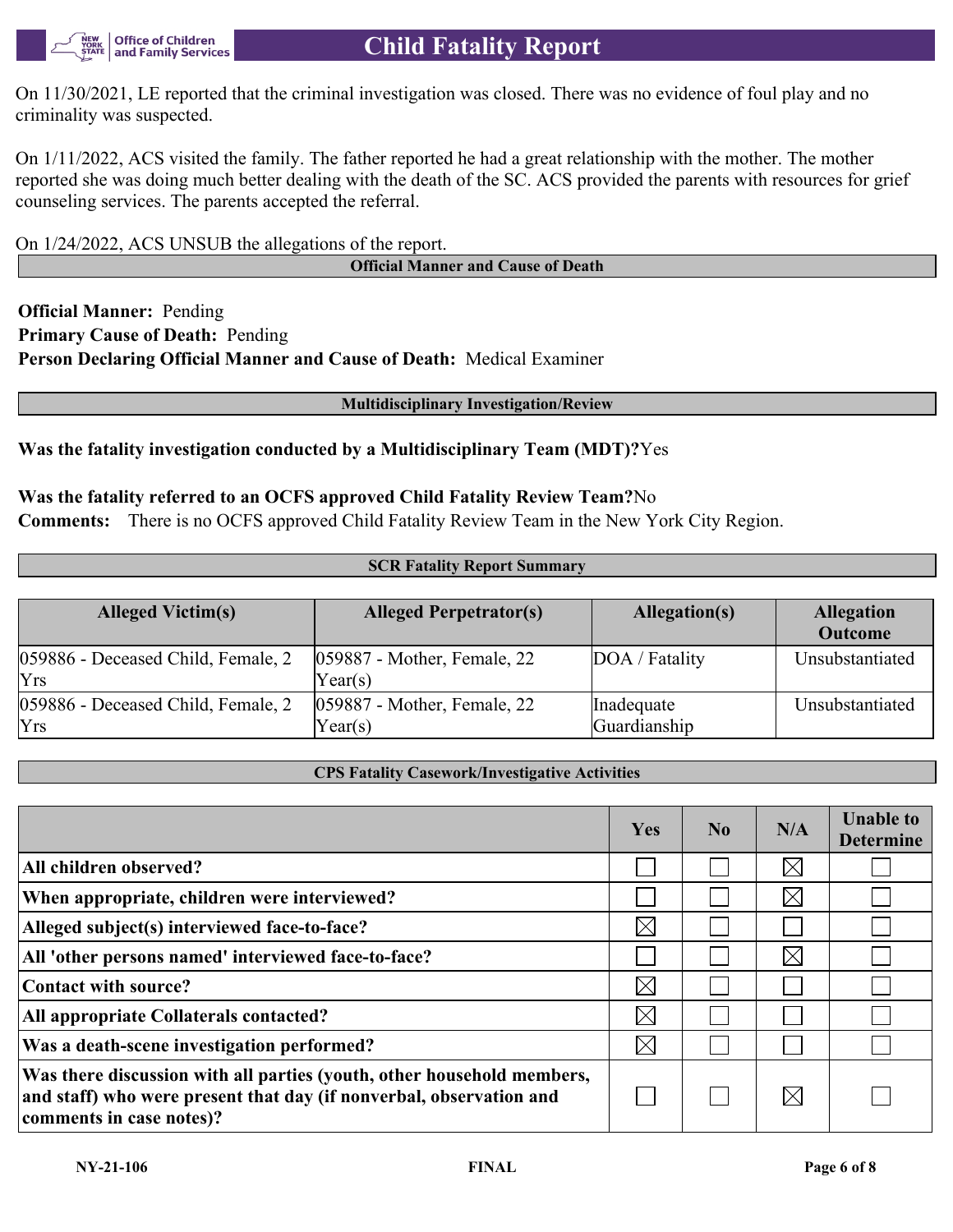| Coordination of investigation with law enforcement?                           |  |  |
|-------------------------------------------------------------------------------|--|--|
| Was there timely entry of progress notes and other required<br>documentation? |  |  |

## **Fatality Safety Assessment Activities**

|                                                                       | <b>Yes</b> | N/A | <b>Unable to</b><br><b>Determine</b> |
|-----------------------------------------------------------------------|------------|-----|--------------------------------------|
| Were there any surviving siblings or other children in the household? |            |     |                                      |

### **Legal Activity Related to the Fatality**

**Was there legal activity as a result of the fatality investigation?** There was no legal activity.

## **Services Provided to the Family in Response to the Fatality**

| <b>Services</b>                      | <b>Provided</b><br><b>After</b><br><b>Death</b> | Offered,<br>but<br><b>Refused</b> | Offered,<br><b>Unknown</b><br>if Used | <b>Not</b><br><b>Offered</b> | <b>Needed</b><br>but<br><b>Unavailable</b> | N/A         | <b>CDR</b><br><b>Lead to</b><br>Referral |
|--------------------------------------|-------------------------------------------------|-----------------------------------|---------------------------------------|------------------------------|--------------------------------------------|-------------|------------------------------------------|
| <b>Bereavement counseling</b>        |                                                 | $\boxtimes$                       |                                       |                              |                                            |             |                                          |
| <b>Economic support</b>              |                                                 |                                   |                                       |                              |                                            | $\boxtimes$ |                                          |
| <b>Funeral arrangements</b>          |                                                 | $\times$                          |                                       |                              |                                            |             |                                          |
| <b>Housing assistance</b>            |                                                 |                                   |                                       |                              |                                            | $\boxtimes$ |                                          |
| <b>Mental health services</b>        |                                                 |                                   |                                       |                              |                                            | $\boxtimes$ |                                          |
| <b>Foster care</b>                   |                                                 |                                   |                                       |                              |                                            | $\boxtimes$ |                                          |
| <b>Health care</b>                   |                                                 |                                   |                                       |                              |                                            | $\boxtimes$ |                                          |
| <b>Legal services</b>                |                                                 |                                   |                                       |                              |                                            | $\boxtimes$ |                                          |
| <b>Family planning</b>               |                                                 |                                   |                                       |                              |                                            | $\boxtimes$ |                                          |
| <b>Homemaking Services</b>           |                                                 |                                   |                                       |                              |                                            | $\boxtimes$ |                                          |
| <b>Parenting Skills</b>              |                                                 |                                   |                                       |                              |                                            | $\boxtimes$ |                                          |
| <b>Domestic Violence Services</b>    |                                                 |                                   |                                       |                              |                                            | $\boxtimes$ |                                          |
| <b>Early Intervention</b>            |                                                 |                                   |                                       |                              |                                            | $\boxtimes$ |                                          |
| <b>Alcohol/Substance abuse</b>       |                                                 |                                   |                                       |                              |                                            | $\boxtimes$ |                                          |
| <b>Child Care</b>                    |                                                 |                                   |                                       |                              |                                            | $\boxtimes$ |                                          |
| Intensive case management            |                                                 |                                   |                                       |                              |                                            | $\boxtimes$ |                                          |
| Family or others as safety resources |                                                 |                                   |                                       |                              |                                            | $\boxtimes$ |                                          |
| Other                                |                                                 |                                   |                                       |                              |                                            | $\boxtimes$ |                                          |